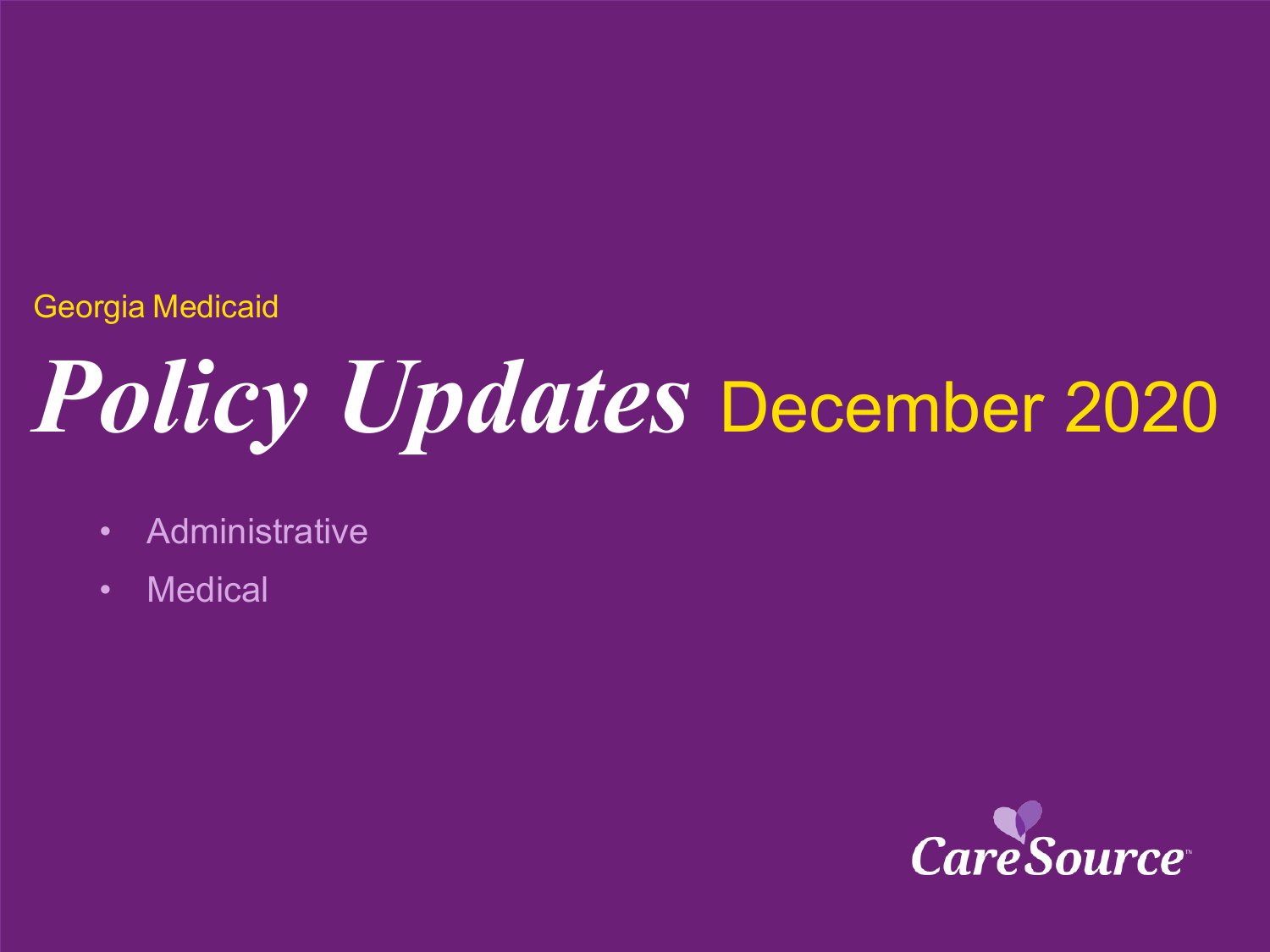

#### AT CARESOURCE, WE LISTEN TO OUR PROVIDERS, AND WE STREAMLINE OUR BUSINESS PRACTICES TO MAKE IT EASIER FOR YOU TO WORK WITH US.

We have worked to create a predictable cycle for releasing administrative, medical and reimbursement policies, so you know what to expect.

Check back each month for a consolidated network notification of policy updates from CareSource.

#### HOW TO USE THIS NETWORK NOTIFICATION

- Reference the list of policy updates.
- Note the effective date and impacted plans for each policy.
- Click the hyperlinked policy title to open the webpage with the full policy.

#### FIND OUR POLICIESONLINE

To access all CareSource policies, visit CareSource.com > Providers > Tools & Resources > [Provider Policies](https://www.caresource.com/providers/tools-resources/health-partner-policies/). Select your plan and state, then the type of policy. Each policy page has an archive where you can find previous versions of policies.